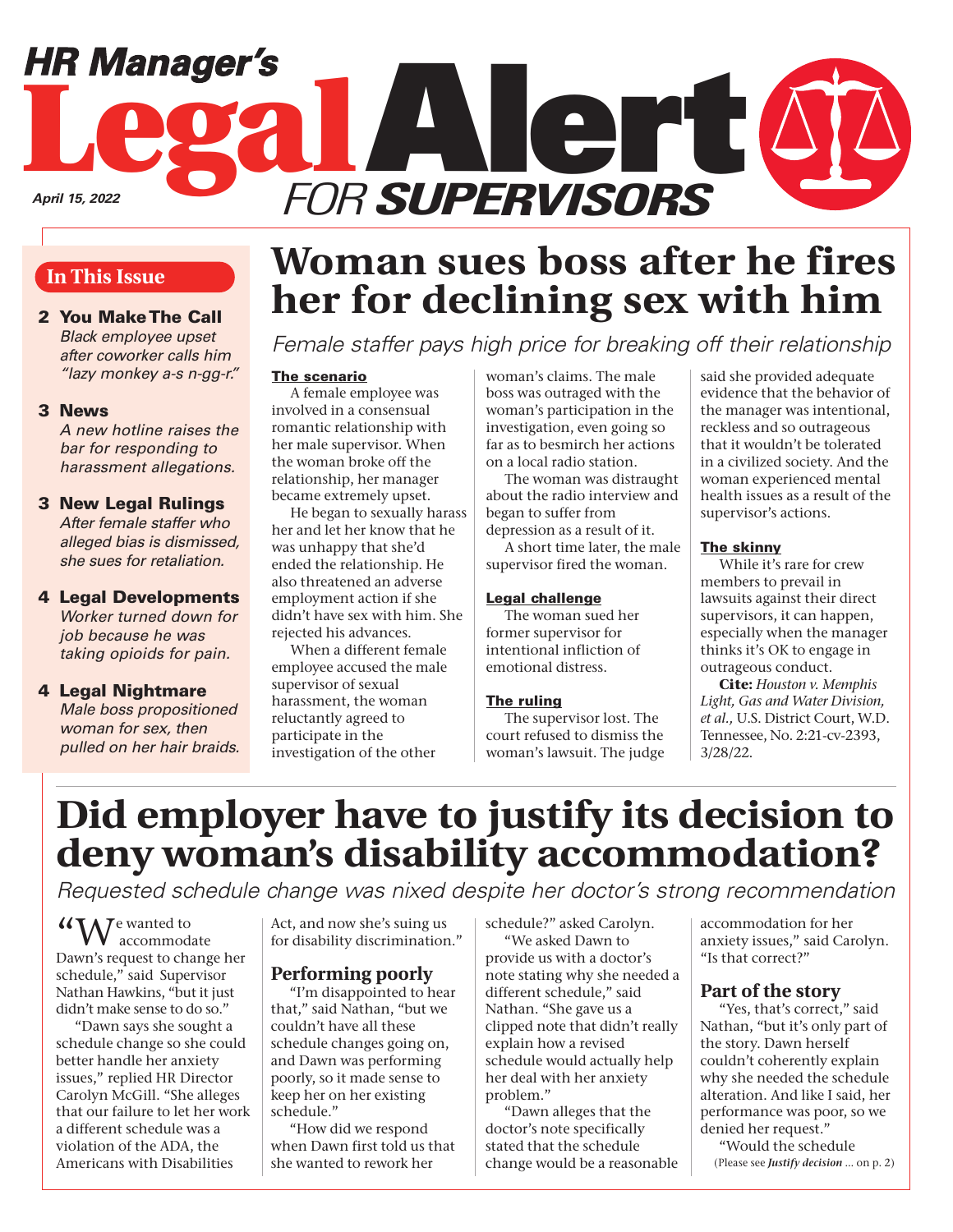## **Justify decision …**

*(Continued from p. 1)*

change have been a significant burden for us?" asked Carolyn. "Would it have led to increased costs or any other major issues?"

"Well, no," said Nathan. "It wouldn't have been a big deal, but we just didn't think it was justified."

### **Quit the job**

"How did Dawn respond after we refused to rework her schedule?" asked Carolyn.

"She quit the job," said Nathan. "We haven't heard from her until now."

"It sounds like Dawn was unable to justify her need for a revised schedule," said Carolyn. "We'll fight this lawsuit."

**Result:** The company lost. The court ruled against the employer and awarded the woman back pay, damages for emotional

distress and reinstatement to her job at the hours she'd requested.

#### **Refused to consider** The employer

challenged the ruling, but the appeals court refused to reconsider the verdict.

The judge said the employer failed to reasonably accommodate the disabled employee.

The court was most swayed by the fact that the crew member's requested schedule change wouldn't have created a so-called undue burden for the company – it wouldn't have cost any money and it wouldn't have affected the operation of the business in any significant way.

The judge observed that under the ADA, employers have an obligation to provide reasonable

accommodations to disabled workers unless a company can provide evidence that doing so would be a major burden.

#### **No plausible reason**

The court also pointed out that the employer failed to offer any plausible reason for turning down the woman's request to revise her schedule other than vague allegations of poor performance.

The woman gave the employer a doctor's note stating that the schedule change was a reasonable accommodation, but the company decided that it knew more about the woman's mental health treatment than her medical provider did.

*Based on Coomer v. Opportunities for Ohioans with Disabilities.*

## **What it means to you**

If a disabled crew member requests a reasonable accommodation for his or her condition, you aren't always obligated to provide the accommodation. However, you are obligated to engage in the interactive process to identify potential accommodations.

If you decide to turn down a disability accommodation, you have to show that providing it would have presented a socalled undue hardship for the operation. The hardship could be higher costs or an unjustified burden on coworkers.

It's always important to make sure the reason offered for denying an accommodation is solid and supportable.

Bonus: You simply can't ignore a doctor's note that states an accommodation is reasonable and would help an employee deal with a disability.

## **You make the call**

## Black employee referred to as a 'lazy monkey a-s n-gg-r'

"Now I've heard everything," said Supervisor Margie Brunton. "Anthony gets fired because he pushed his boss against a wall, but now he's suing us for a hostile workplace based on his race?"

"That's about the size of it," replied HR Manager Alan Frankel. "Can you tell me more about the incident that led to Anthony's termination?"

"Sure," said Margie. "Anthony was dropping off some paperwork in his manager's office, but the boss was on the phone, so Anthony tossed the document on his supervisor's desk.

Well, his manager didn't like that very much, so he threw the paperwork on the floor, hung up the phone and walked toward Anthony."

#### Lunged at the boss "Then what

happened?" asked Alan.

"The supervisor had a screwdriver in his hand," said Margie, "and Anthony thought he was going to attack him, so Anthony lunged at his boss and pinned him against the wall."

"It's never a good thing when you physically assault your manager," said Alan.

"It's not, of course,"

said Margie. "We quickly fired Anthony."

"That makes sense," said Alan, "but now Anthony says that a few months before the incident that led to his dismissal, his boss called him a 'lazy monkey a-s n-gg-r' in front of his coworkers. Anthony says he complained about the offensive statement up the chain of command, but he was ignored."

"It was an intolerable comment, for sure," said Margie, "but a one-off statement hardly amounts to a hostile work environment. We should fight this lawsuit." Did the company win?

■ Make your call, then please turn to page 4 for the court's ruling.



EDITOR-IN-CHIEF: FIONA MCCANNEY MANAGING EDITOR: EDWARD O'LOUGHLIN OFFICE MANAGER: SHARON CONNELL

*HR Manager's Legal Alert for Supervisors* (ISSN 1557- 2102), April 15, 2022, Vol. 17, No. 407, is published 24 times a year by Institute of Business Publications, P.O. Box 1340, Havertown, PA 19083; PHONE: 484- 472-8227; FAX: 484-472-8708.



Phone: 866-572-1352 Web[: iobp.com](www.iobp.com)

| Subscription Rate (for 24 issues): |              |              |              |
|------------------------------------|--------------|--------------|--------------|
| <b>Users</b>                       | Annual price | <b>Users</b> | Annual price |
| $1 - 5$                            | \$265 flat   | 25-29        | \$44/user    |
| 6-9                                | \$53/user    | 30-34        | \$43/user    |
| $10-14$                            | \$49/user    | 35-40        | \$42/user    |
| 15-19                              | \$47/user    | $41+$        | Call         |
| 20-24                              | \$45/user    |              | 866-572-1352 |



Copyright © 2022 Institute of Business Publications. Reproduction of this material is prohibited without prior permission. All rights reserved in all countries.

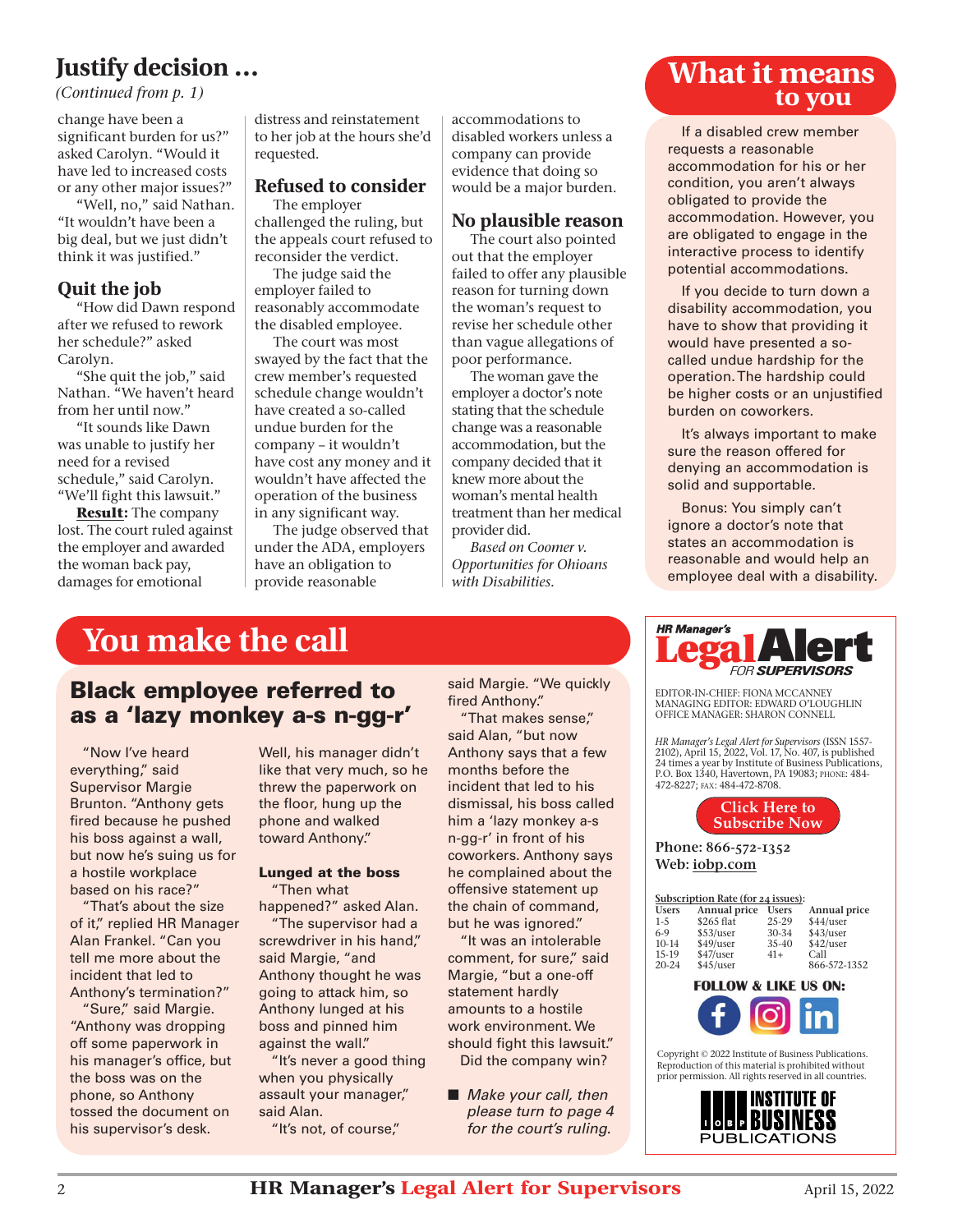# **legal news for supervisors**

## **Respond promptly to claims of harassment**

A recently passed law significantly increases the importance of responding promptly and effectively to any and all allegations of sexual harassment that are brought to your attention.

The law signed by New York Gov. Kathy Hochul (D) directs the New York State Division of Human Rights to establish a toll-free confidential hotline for employees to file complaints of sexual harassment.

The line will be staffed by unpaid attorneys who will advise callers of their rights to pursue legal action against their employers based on the specifics of each case. The attorneys answering the phones will be barred from soliciting business from the callers.

Before the hotline

becomes functional on July 14, 2022, employers must include information about the hotline in any materials they're required to provide or post regarding sexual harassment.

Even though the hotline applies only to New York employers for now, it's likely that other states will soon decide it's a good idea to have a hotline too.

The skinny: More often than not, harassed workers first submit claims internally before going outside, so an effective response by you is likely to discourage workers from using the hotline.

#### **Employee fired right after positive review**

Don't forget that a favorable performance review provided just before a worker is terminated rarely

helps defend against a claim of unlawful discrimination.

Consider the plight of Cassone Leasing, Inc., Ronkonkoma, NY, which just agreed to pay \$85,000 to a woman who was fired because she was pregnant.

When Katie Payne accepted a job with Cassone, she was 12 weeks pregnant but wasn't showing; Payne didn't tell the hiring manager about the child. Thirty days later, she was given a review that rated her performance as above satisfactory.

About one week later, her boss learned that she was pregnant, and Payne was fired right away, so she contacted the Equal Employment Opportunity Commission (EEOC), which sued for pregnancy bias.

*Based on EEOC v. Cassone Leasing, Inc.*

# *follogies* focus: employee terminations

## Here's what you should consider before pulling the plug on a crew member's job

 $\mathbf{B}$  staffer, it's important to consider the potential legal ramifications of what you're doing.

Keep in mind that the vast majority of court cases alleging discrimination are brought by employees who were fired. Sometimes, the organization being sued is unable to prove that the termination was justified and winds up on the losing end of a costly bias case.

One of the best ways to avoid an unfavorable court ruling is to consider on the front end how the termination will look on the back end, noting that judges and juries are likely to ask one key question: Was the termination justified and

fair? That is, did the employer really terminate the crew member for poor performance or was there some other motivation?

#### **Positive reviews**

That's why it's important to consider whether the individual being let go has a history of positive reviews that could cast doubt on the claim that the dismissal really was motivated by poor performance.

Of course, a previously solid performer can start to go downhill. The critical consideration is that you can prove that's what happened. Be sure to create a paper trail of negative performance reviews to show that the worker's

performance has slipped since the last review. But don't wait until the annual review to start your paper trail. Instead, track verbal and written warnings as they're being issued to the person in an effort to get him or her turned around.

In addition, judges and juries look to see whether the employer gave the staffer a chance to save his or her job. Make sure your verbal and written warnings spell out exactly what the crew member must do to meet your expectations.

Always be certain that you can document how the individual fell short of those expectations before you actually pull the plug on his or her employment.

# **New legal rulings**

### Employee fired after complaining of bias

Proceed cautiously before firing a staffer who has formally complained of discrimination.

What happened: A Black woman thought her manager favored white workers, so she complained to the Equal Employment Opportunity Commission (EEOC). As soon as her supervisor learned of the complaint, the woman was fired. Legal challenge: The woman sued for retaliation.

Company's response: She had no evidence of discrimination. Ruling: The company lost. The court said the timing of the woman's dismissal was a potential indicator of retaliation. Plus, the employer offered no supportable reason for terminating the woman. Cite: Hunter v. Crossmark. U.S. District Court, W.D. Texas, No. SA-21-CV-00638-FB, 4/5/22.

### Supervisor wanted a full team all the time

When a worker asks for time off for medical reasons, don't talk about potential staffing challenges related to the leave. What happened: A woman requested time off under the Family and Medical Leave Act (FMLA), so her manager told her that she was sick a lot and that the boss needed a full team all the time. Nevertheless, the woman went on leave. While she was on leave, several performance problems were found, and she was fired after she got back from leave. Legal challenge: The woman sued for FMLA retaliation. Company's response: She was let go for poor performance. **Ruling:** The company won. The court said that while the boss's comments weren't wise, they didn't change the fact that the woman was a poor performer. Cite: Anderson v. Nations Lending Corp., U.S. Court of Appeals 7, No. 21-1885, 3/9/22.